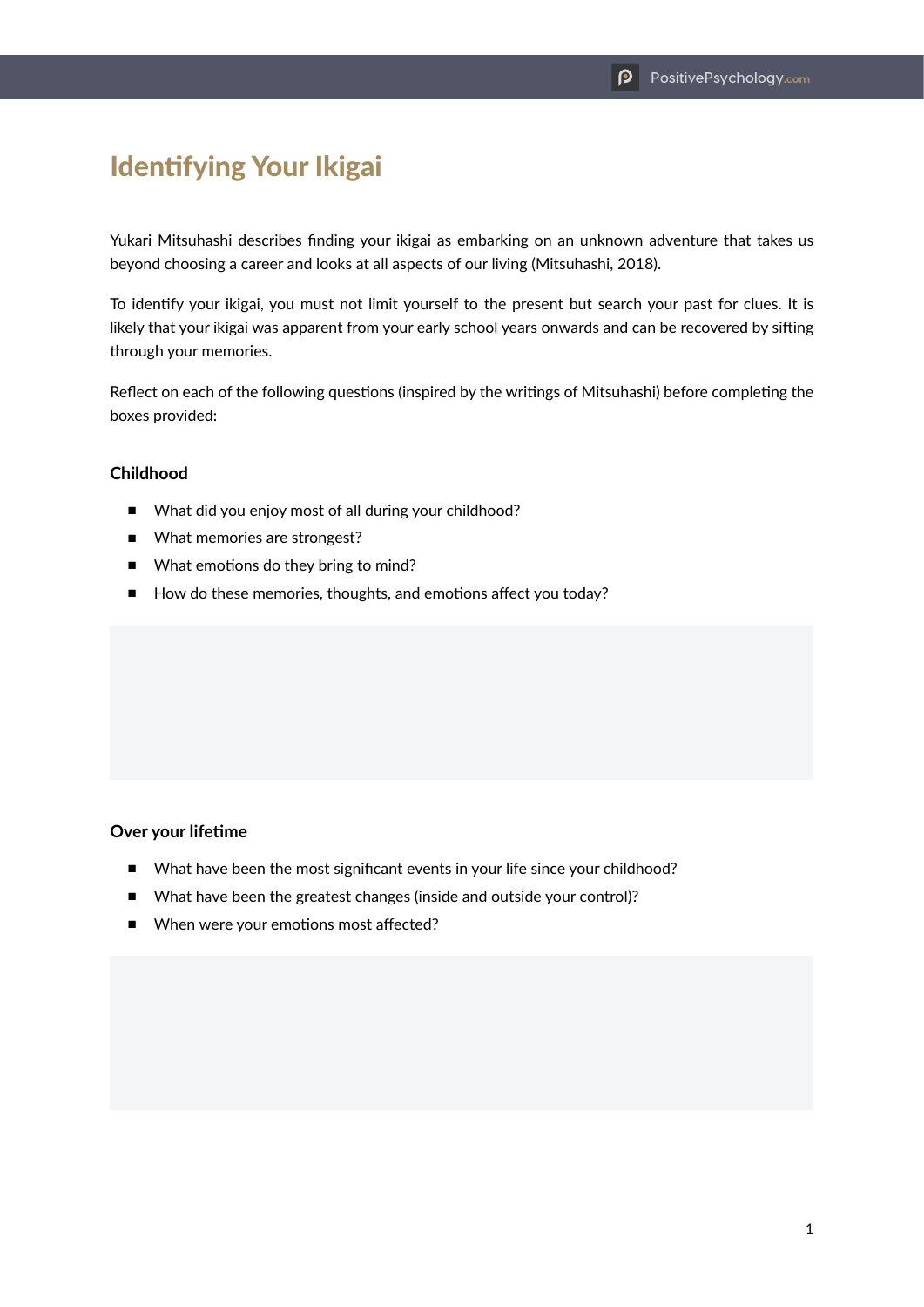## **Present**

- What brings you happiness daily (is it something you do, or something that happens to you)?
- When do you feel *most* happy?
- When do you feel most fulfilled?
- What makes you smile and feel joy when you think of it?

# **The greatest joy**

- When do you experience your strongest emotions?
- What and when do you feel most moved?
- When do you experience your greatest curiosity?
- What do you do that never leaves you feeling bored?

# **Change**

- What would you like to change in your life now?
- What changes would you like in the future?
- What can you do about these changes?